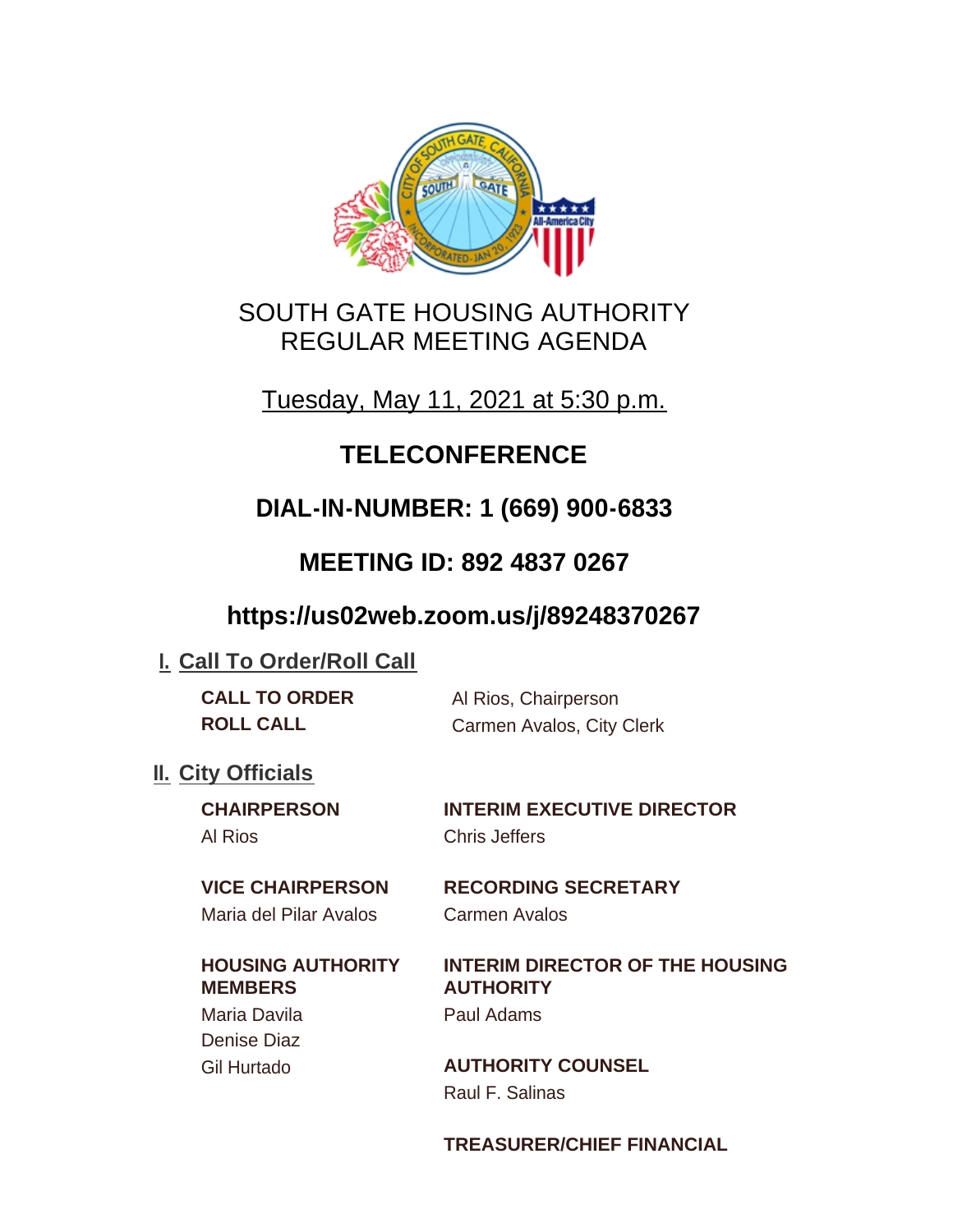#### **OFFICER**

#### Jackie Acosta

#### **COVID 19 Meeting Procedures**

Pursuant to Governor Newsom's Executive Order N-29-20, dated March 17, 2020, members of the South Gate City Housing Authority, staff, and the public will participate in the May 11, 2021 meeting via a teleconference. To avoid exposure to COVID-19 this meeting will be held with City Council Members participating via teleconference by calling Dial-in-Number: 1 (669) 900-6833 and Meeting ID: 892 4837 0267 and https://us02web.zoom.us/j/89248370267

#### **Procedure for Participation:**

Any person wanting to participate may request to "speak" on an agenda item. Once acknowledged and authorized by the Chairperson the person may speak. Alternatively, any person may submit comments on an item electronically by emailing cavalos@sogate.org. Submissions by email must be received **45 minutes** prior to the posted start time of the meeting if emailing subject/public comment. All emails will be made part of the record, copies to City Council and filed.

Subject line should read: **COMMENTS FOR ITEM \_\_\_\_\_, MEETING OF MAY 11, 2021**.

Please note, you will enter the meeting muted, but if you want to comment on an Agenda Item or during the public comment portion of the Agenda, raise your hand or press \*9 at the appropriate time indicated by the Mayor. When you are selected to speak, you will hear that you are unmuted, this is the time to make your public comments. Your patience with these changes is appreciated as the City adjusts to new ways of conducting business during the COVID-19 pandemic. Thank you.

Accessibility: Reasonable accommodations for individuals with disabilities will be handled on a case-by-case basis and in accordance with the Americans with Disabilities Act and Governor Newsom's Executive Order N-29-20. Please call the Office of the City Clerk at 323.563.9510.

### **Meeting Compensation Disclosure III.**

Pursuant to Government Code Section 54952.3: Disclosure of compensation for meeting attendance by Housing Authority Commissioners is \$75 per meeting.

### **Closed Session: (ATTY) IV.**

#### **1. CONFERENCE WITH LEGAL COUNSEL – REAL PROPERTY NEGOTIATIONS**

Pursuant to Government Code Section 54956.8

Property APN: 6204-025-039